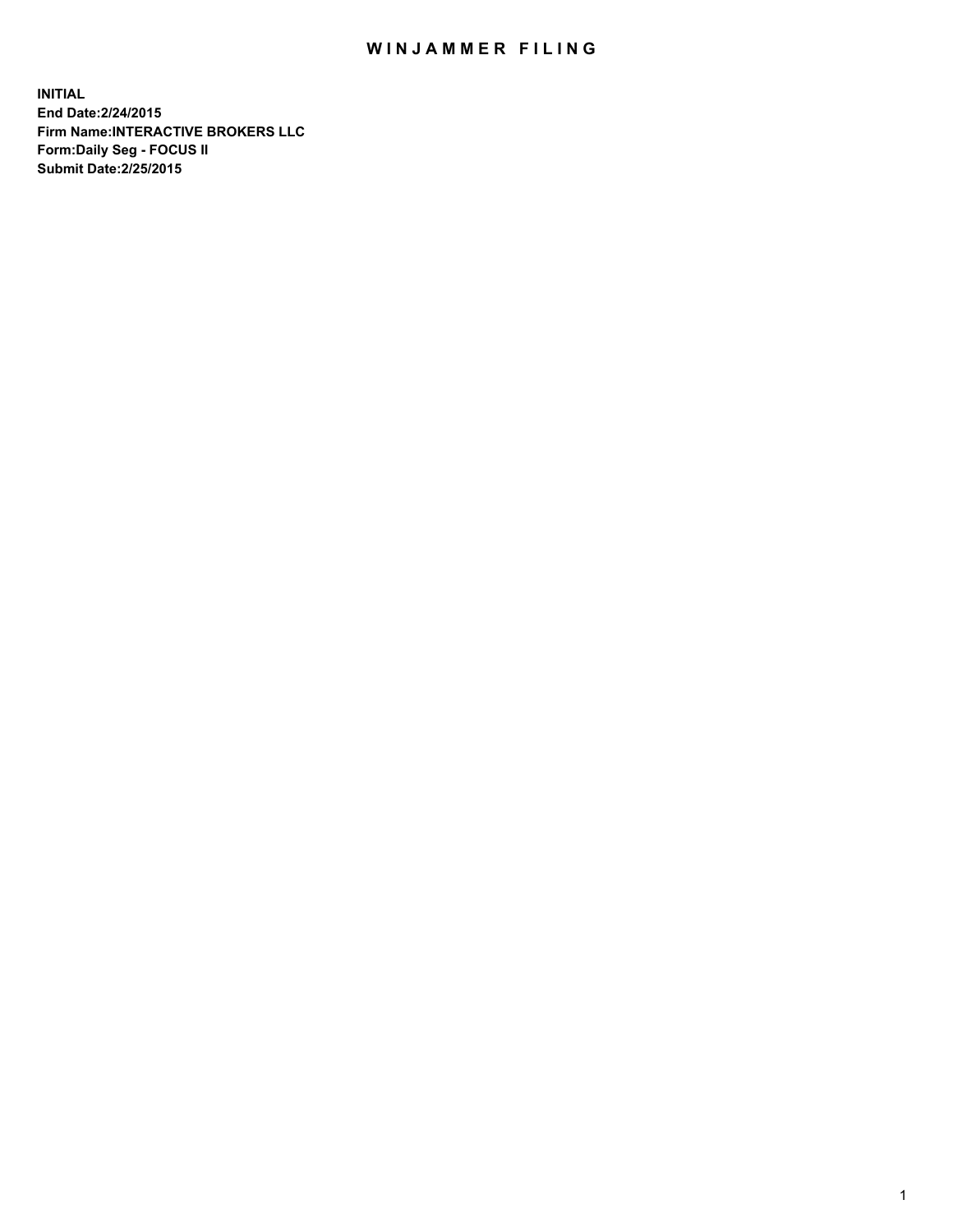## **INITIAL End Date:2/24/2015 Firm Name:INTERACTIVE BROKERS LLC Form:Daily Seg - FOCUS II Submit Date:2/25/2015 Daily Segregation - Cover Page**

| Name of Company<br><b>Contact Name</b><br><b>Contact Phone Number</b><br><b>Contact Email Address</b>                                                                                                                                                                                                                          | <b>INTERACTIVE BROKERS LLC</b><br><b>Michael Ellman</b><br>203-422-8926<br>mellman@interactivebrokers.co<br>m |
|--------------------------------------------------------------------------------------------------------------------------------------------------------------------------------------------------------------------------------------------------------------------------------------------------------------------------------|---------------------------------------------------------------------------------------------------------------|
| FCM's Customer Segregated Funds Residual Interest Target (choose one):<br>a. Minimum dollar amount: ; or<br>b. Minimum percentage of customer segregated funds required:% ; or<br>c. Dollar amount range between: and; or<br>d. Percentage range of customer segregated funds required between:% and%.                         | $\overline{\mathbf{0}}$<br>0<br>155,000,000 245,000,000<br>00                                                 |
| FCM's Customer Secured Amount Funds Residual Interest Target (choose one):<br>a. Minimum dollar amount: ; or<br>b. Minimum percentage of customer secured funds required:% ; or<br>c. Dollar amount range between: and; or<br>d. Percentage range of customer secured funds required between:% and%.                           | $\overline{\mathbf{0}}$<br>0<br>80,000,000 120,000,000<br>0 <sub>0</sub>                                      |
| FCM's Cleared Swaps Customer Collateral Residual Interest Target (choose one):<br>a. Minimum dollar amount: ; or<br>b. Minimum percentage of cleared swaps customer collateral required:% ; or<br>c. Dollar amount range between: and; or<br>d. Percentage range of cleared swaps customer collateral required between:% and%. | $\overline{\mathbf{0}}$<br><u>0</u><br>0 <sub>0</sub><br>0 <sub>0</sub>                                       |
| Current ANC:on<br><b>Broker Dealer Minimum</b><br>Debit/Deficit - CustomersCurrent AmountGross Amount<br>Domestic Debit/Deficit<br>Foreign Debit/Deficit                                                                                                                                                                       | 2,400,064,662 24-FEB-2015<br>276,287,175<br>3,121,995<br>6,766,6860                                           |
| Debit/Deficit - Non CustomersCurrent AmountGross Amount<br>Domestic Debit/Deficit<br>Foreign Debit/Deficit<br>Proprietary Profit/Loss<br>Domestic Profit/Loss<br>Foreign Profit/Loss                                                                                                                                           | 0 <sub>0</sub><br>0 <sub>0</sub><br>$\overline{\mathbf{0}}$<br>$\overline{\mathbf{0}}$                        |
| Proprietary Open Trade Equity<br>Domestic OTE<br>Foreign OTE<br><b>SPAN</b><br><b>Customer SPAN Calculation</b>                                                                                                                                                                                                                | 49,872,690<br><u>0</u><br>1,186,134,763                                                                       |
| Non-Customer SPAN Calcualation<br><b>Proprietary Capital Charges</b><br>Minimum Dollar Amount Requirement<br>Other NFA Dollar Amount Requirement                                                                                                                                                                               | 20,023,904<br>9,784,415<br>20,000,000 [7465]<br>21,926,088 [7475]                                             |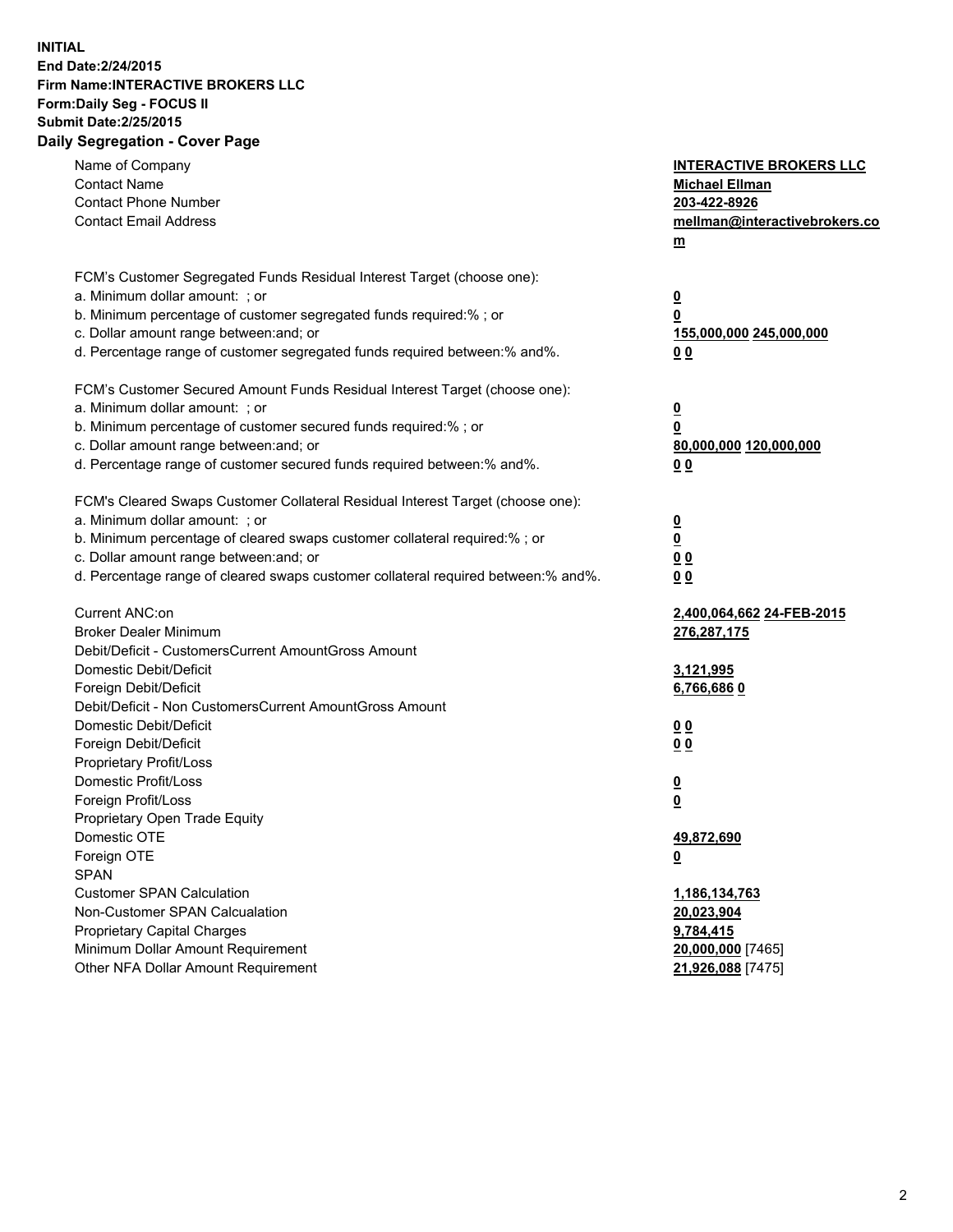## **INITIAL End Date:2/24/2015 Firm Name:INTERACTIVE BROKERS LLC Form:Daily Seg - FOCUS II Submit Date:2/25/2015 Daily Segregation - Secured Amounts**

|     | Daily Ocglegation - Occarea Anioants                                                        |                                   |
|-----|---------------------------------------------------------------------------------------------|-----------------------------------|
|     | Foreign Futures and Foreign Options Secured Amounts                                         |                                   |
|     | Amount required to be set aside pursuant to law, rule or regulation of a foreign            | $0$ [7305]                        |
|     | government or a rule of a self-regulatory organization authorized thereunder                |                                   |
| 1.  | Net ledger balance - Foreign Futures and Foreign Option Trading - All Customers             |                                   |
|     | A. Cash                                                                                     | 370,552,492 [7315]                |
|     | B. Securities (at market)                                                                   | $0$ [7317]                        |
| 2.  | Net unrealized profit (loss) in open futures contracts traded on a foreign board of trade   | 32,336,404 [7325]                 |
| 3.  | Exchange traded options                                                                     |                                   |
|     | a. Market value of open option contracts purchased on a foreign board of trade              | 46,789 [7335]                     |
|     | b. Market value of open contracts granted (sold) on a foreign board of trade                | -34,695 [7337]                    |
| 4.  | Net equity (deficit) (add lines 1.2. and 3.)                                                | 402,900,990 [7345]                |
| 5.  | Account liquidating to a deficit and account with a debit balances - gross amount           | 6,766,686 [7351]                  |
|     | Less: amount offset by customer owned securities                                            | 0 [7352] 6,766,686 [7354]         |
| 6.  | Amount required to be set aside as the secured amount - Net Liquidating Equity              | 409,667,676 [7355]                |
|     | Method (add lines 4 and 5)                                                                  |                                   |
| 7.  | Greater of amount required to be set aside pursuant to foreign jurisdiction (above) or line | 409,667,676 [7360]                |
|     | 6.                                                                                          |                                   |
|     | FUNDS DEPOSITED IN SEPARATE REGULATION 30.7 ACCOUNTS                                        |                                   |
| 1.  | Cash in banks                                                                               |                                   |
|     | A. Banks located in the United States                                                       | 401,513,657 [7500]                |
|     | B. Other banks qualified under Regulation 30.7                                              | 0 [7520] 401,513,657 [7530]       |
| 2.  | Securities                                                                                  |                                   |
|     | A. In safekeeping with banks located in the United States                                   | $0$ [7540]                        |
|     | B. In safekeeping with other banks qualified under Regulation 30.7                          | 0 [7560] 0 [7570]                 |
| 3.  | Equities with registered futures commission merchants                                       |                                   |
|     | A. Cash                                                                                     | $0$ [7580]                        |
|     | <b>B.</b> Securities                                                                        | $0$ [7590]                        |
|     | C. Unrealized gain (loss) on open futures contracts                                         | $0$ [7600]                        |
|     | D. Value of long option contracts                                                           | $0$ [7610]                        |
|     | E. Value of short option contracts                                                          | 0 [7615] 0 [7620]                 |
| 4.  | Amounts held by clearing organizations of foreign boards of trade                           |                                   |
|     | A. Cash                                                                                     | $0$ [7640]                        |
|     | <b>B.</b> Securities                                                                        | $0$ [7650]                        |
|     | C. Amount due to (from) clearing organization - daily variation                             | $0$ [7660]                        |
|     | D. Value of long option contracts                                                           | $0$ [7670]                        |
|     | E. Value of short option contracts                                                          | 0 [7675] 0 [7680]                 |
| 5.  | Amounts held by members of foreign boards of trade                                          |                                   |
|     | A. Cash                                                                                     | 93,737,452 [7700]                 |
|     | <b>B.</b> Securities                                                                        | $0$ [7710]                        |
|     | C. Unrealized gain (loss) on open futures contracts                                         | 15,772,445 [7720]                 |
|     | D. Value of long option contracts                                                           | 46,788 [7730]                     |
|     | E. Value of short option contracts                                                          | -34,693 [7735] 109,521,992 [7740] |
| 6.  | Amounts with other depositories designated by a foreign board of trade                      | $0$ [7760]                        |
| 7.  | Segregated funds on hand                                                                    | $0$ [7765]                        |
| 8.  | Total funds in separate section 30.7 accounts                                               | 511,035,649 [7770]                |
| 9.  | Excess (deficiency) Set Aside for Secured Amount (subtract line 7 Secured Statement         | 101,367,973 [7380]                |
|     | Page 1 from Line 8)                                                                         |                                   |
| 10. | Management Target Amount for Excess funds in separate section 30.7 accounts                 | 80,000,000 [7780]                 |
| 11. | Excess (deficiency) funds in separate 30.7 accounts over (under) Management Target          | 21,367,973 [7785]                 |
|     |                                                                                             |                                   |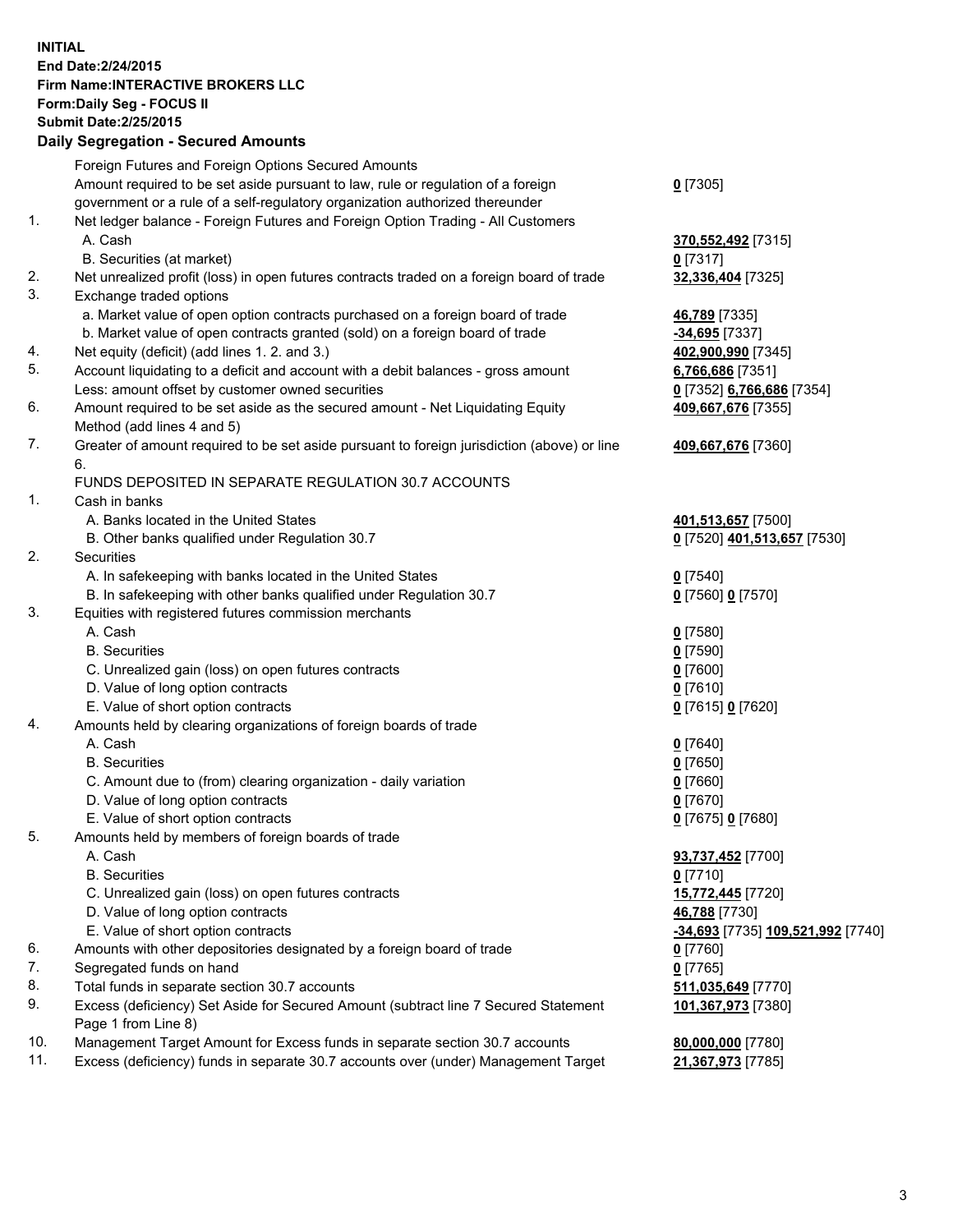**INITIAL End Date:2/24/2015 Firm Name:INTERACTIVE BROKERS LLC Form:Daily Seg - FOCUS II Submit Date:2/25/2015 Daily Segregation - Segregation Statement** SEGREGATION REQUIREMENTS(Section 4d(2) of the CEAct) 1. Net ledger balance A. Cash **2,561,620,780** [7010] B. Securities (at market) **0** [7020] 2. Net unrealized profit (loss) in open futures contracts traded on a contract market **-47,527,564** [7030] 3. Exchange traded options A. Add market value of open option contracts purchased on a contract market **90,934,193** [7032] B. Deduct market value of open option contracts granted (sold) on a contract market **-160,617,403** [7033] 4. Net equity (deficit) (add lines 1, 2 and 3) **2,444,410,006** [7040] 5. Accounts liquidating to a deficit and accounts with debit balances - gross amount **3,121,995** [7045] Less: amount offset by customer securities **0** [7047] **3,121,995** [7050] 6. Amount required to be segregated (add lines 4 and 5) **2,447,532,001** [7060] FUNDS IN SEGREGATED ACCOUNTS 7. Deposited in segregated funds bank accounts A. Cash **384,469,452** [7070] B. Securities representing investments of customers' funds (at market) **1,313,759,114** [7080] C. Securities held for particular customers or option customers in lieu of cash (at market) **0** [7090] 8. Margins on deposit with derivatives clearing organizations of contract markets A. Cash **20,132,325** [7100] B. Securities representing investments of customers' funds (at market) **104,353,038** [7110] C. Securities held for particular customers or option customers in lieu of cash (at market) **0** [7120] 9. Net settlement from (to) derivatives clearing organizations of contract markets **4,222,173** [7130] 10. Exchange traded options A. Value of open long option contracts **1,393,376** [7132] B. Value of open short option contracts **-13,100,834** [7133] 11. Net equities with other FCMs A. Net liquidating equity **-65,157,260** [7140] B. Securities representing investments of customers' funds (at market) **903,517,901** [7160] C. Securities held for particular customers or option customers in lieu of cash (at market) **0** [7170] 12. Segregated funds on hand **0** [7150] 13. Total amount in segregation (add lines 7 through 12) **2,653,589,285** [7180] 14. Excess (deficiency) funds in segregation (subtract line 6 from line 13) **206,057,284** [7190] 15. Management Target Amount for Excess funds in segregation **155,000,000** [7194]

16. Excess (deficiency) funds in segregation over (under) Management Target Amount Excess

**51,057,284** [7198]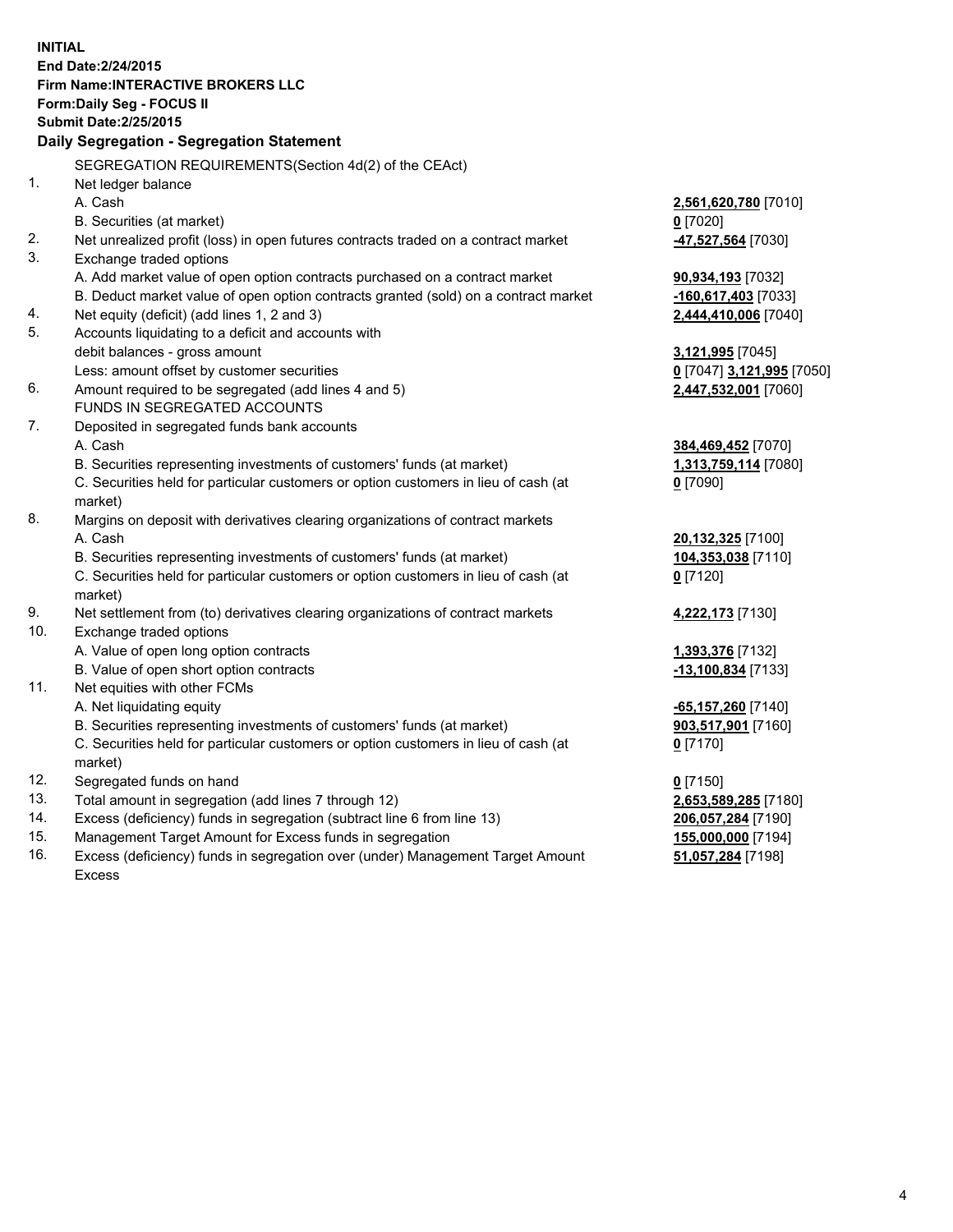## **INITIAL End Date:2/24/2015 Firm Name:INTERACTIVE BROKERS LLC Form:Daily Seg - FOCUS II Submit Date:2/25/2015 Daily Segregation - Supplemental**

| 42,121 [9100] |
|---------------|
| 10,857 [9101] |
|               |
|               |
|               |
|               |
|               |
|               |
|               |
|               |
|               |
|               |
|               |
|               |

02 24 2015 Commodity Margin Deficiency Report.xls